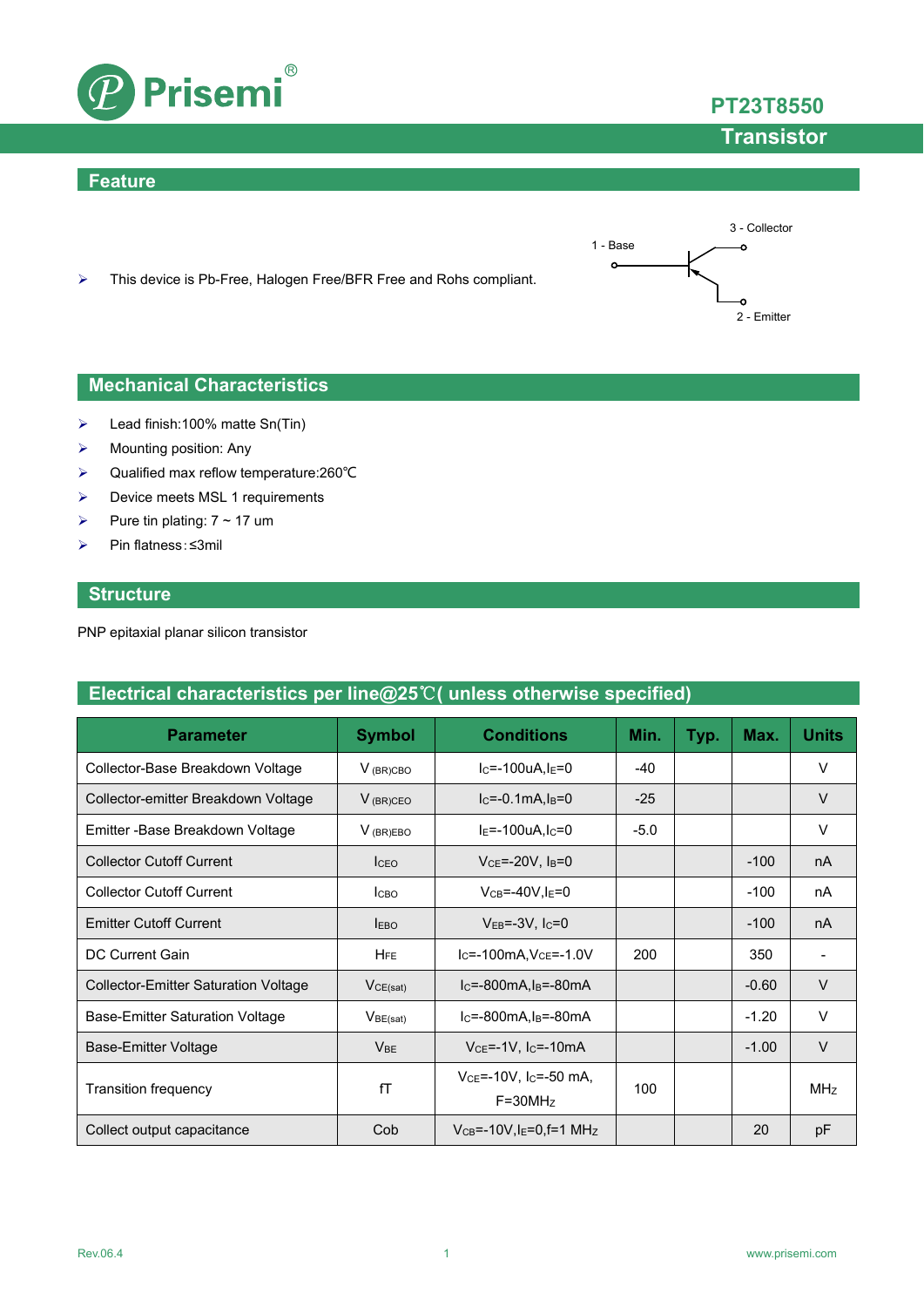## **Absolute maximum rating@25**℃

| <b>Parameter</b>                            | <b>Symbol</b>           | <b>Value</b>  | <b>Units</b>  |
|---------------------------------------------|-------------------------|---------------|---------------|
| Collector-Base Voltage                      | <b>V</b> <sub>CВО</sub> | $-40$         | v             |
| <b>Collector-Emitter Voltage</b>            | V <sub>CEO</sub>        | $-25$         | $\vee$        |
| Emitter-Base Voltage                        | <b>VEBO</b>             | -5            | v             |
| <b>Collector Current-Continuous</b>         | <b>I</b> c              | $-1500$       | mA            |
| <b>Collector Power Dissipayion</b>          | P <sub>C</sub>          | 300           | mW            |
| Junction Temperature                        | Τj                      | 150           | °C            |
| Storage Temperature                         | Tstg                    | $-55 - + 150$ | °C            |
| Thermal resistance from junction to ambient | Reja                    | 417           | $\degree$ C/W |

# **Typical Characteristics**





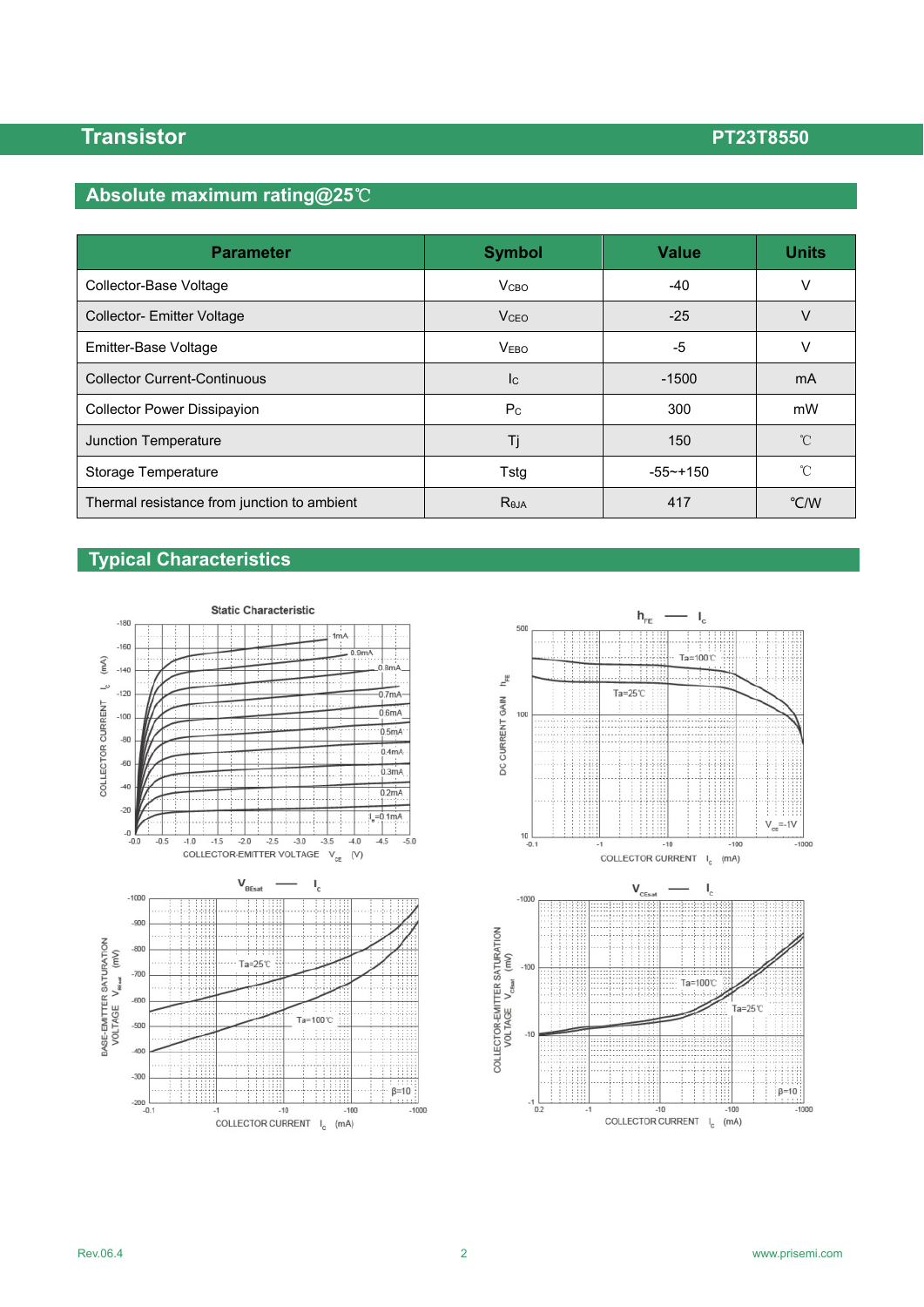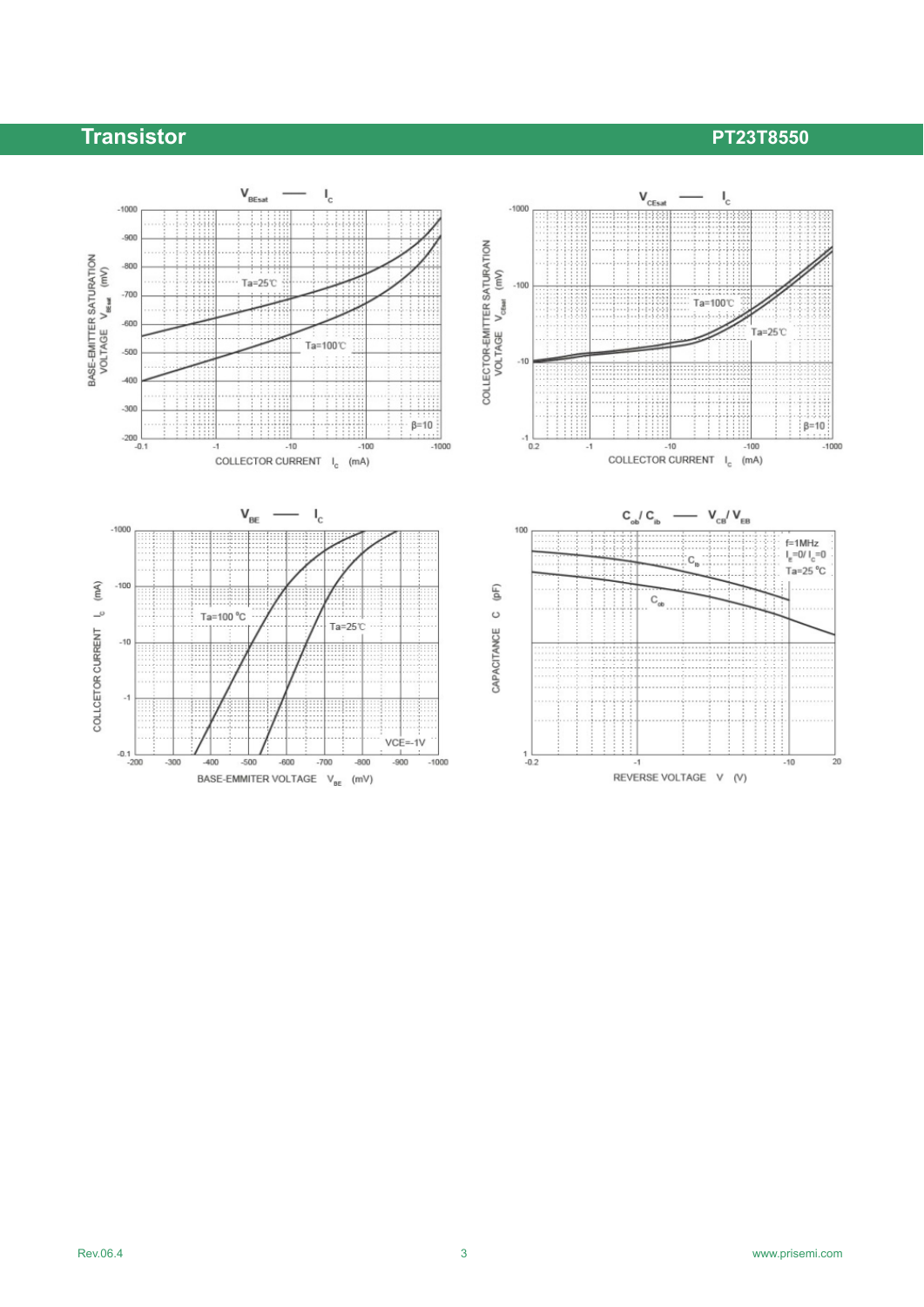## **Solder Reflow Recommendation**



Peak Temp=257℃, Ramp Rate=0.802deg. ℃/sec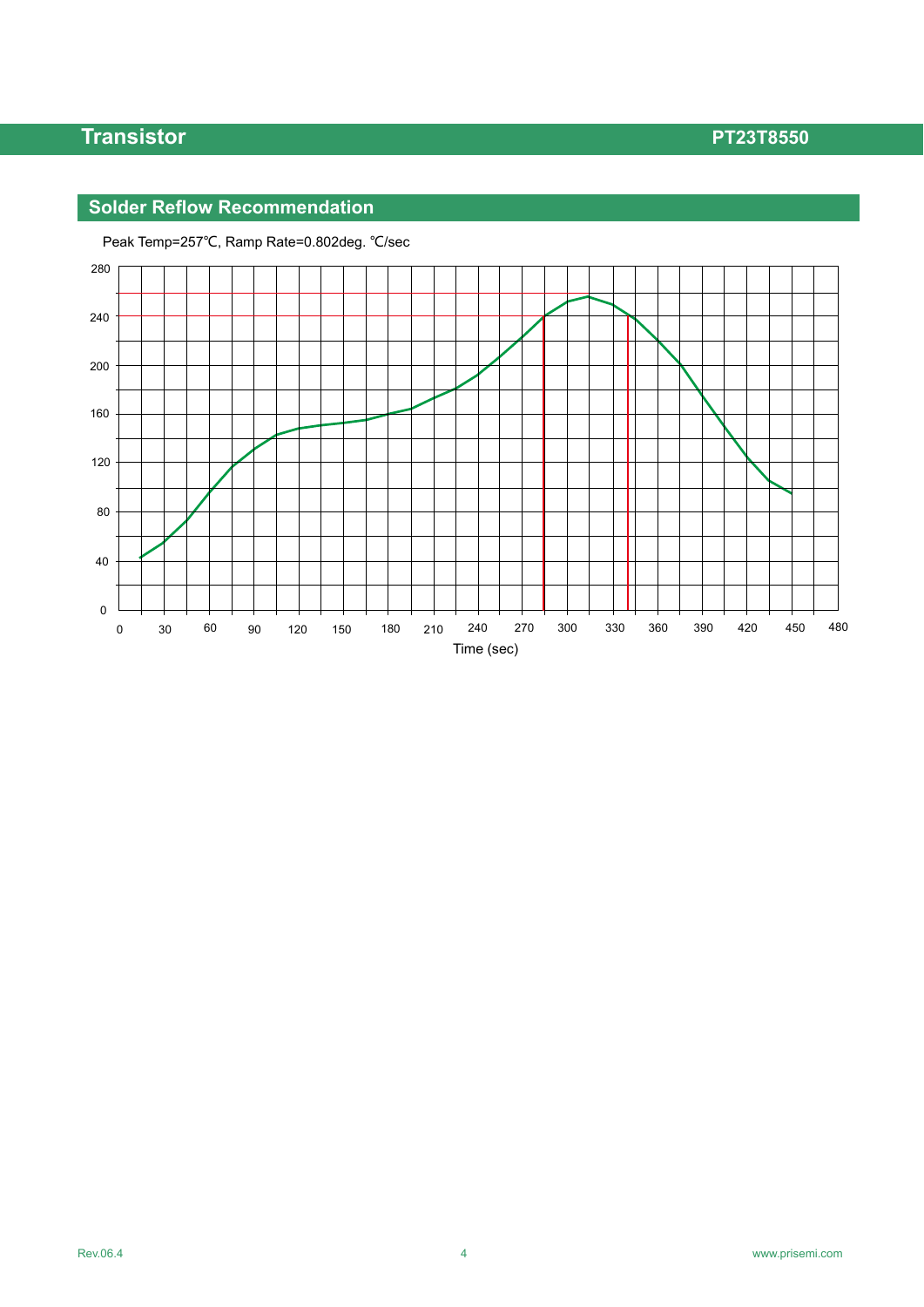# **Product dimension(SOT-23)**







|            |             | <b>Millimeters</b> | <b>Inches</b> |              |  |
|------------|-------------|--------------------|---------------|--------------|--|
| <b>Dim</b> | <b>MIN</b>  | <b>MAX</b>         | <b>MIN</b>    | <b>MAX</b>   |  |
| Α          | 2.80        | 3.00               | 0.1102        | 0.1197       |  |
| B          | 1.20        | 1.40               | 0.0472        | 0.0551       |  |
| C          | 2.10        | 2.50               | 0.0830        | 0.0984       |  |
| D          | 0.89        | 1.02               | 0.0350        | 0.0401       |  |
| E          | 0.45        | 0.60               | 0.0177        | 0.0236       |  |
| F          | 1.78        | 2.04               | 0.0701        | 0.0807       |  |
| G          | 0.085       | 0.177              | 0.0034        | 0.0070       |  |
| H          | 0.45        | 0.60               | 0.0180        | 0.0236       |  |
| J          | 0.37        | 0.50               | 0.0150        | 0.0200       |  |
| K          | 0.89        | 1.11               | 0.0350        | 0.0440       |  |
| L          | 0.013       | 0.100              | 0.0005        | 0.0040       |  |
| θ          | $0^{\circ}$ | $10^{\circ}$       | $0^{\circ}$   | $10^{\circ}$ |  |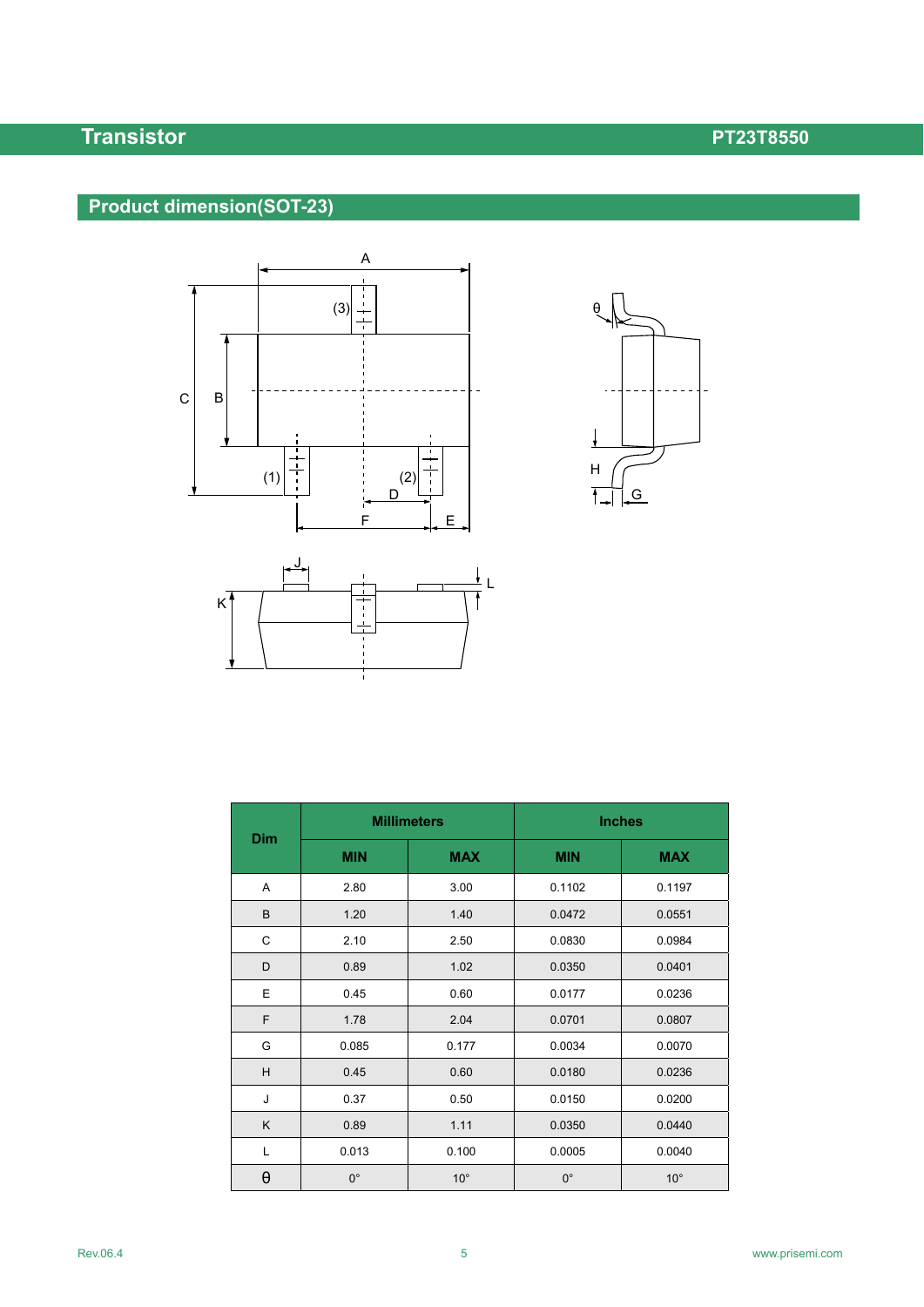

| <b>Dim</b> | <b>Millimeters</b> |            |  |  |
|------------|--------------------|------------|--|--|
|            | <b>MIN</b>         | <b>MAX</b> |  |  |
| a          |                    | 0.7        |  |  |
| b          |                    | 1.2        |  |  |
| с          |                    | 2.04       |  |  |
|            |                    | 2.2        |  |  |

# **Marking information**



# **Ordering information**

| Device    | Package          | Reel | <b>Shipping</b>    |
|-----------|------------------|------|--------------------|
| PT23T8550 | SOT-23 (Pb-Free) | 70   | 3000 / Tape & Reel |